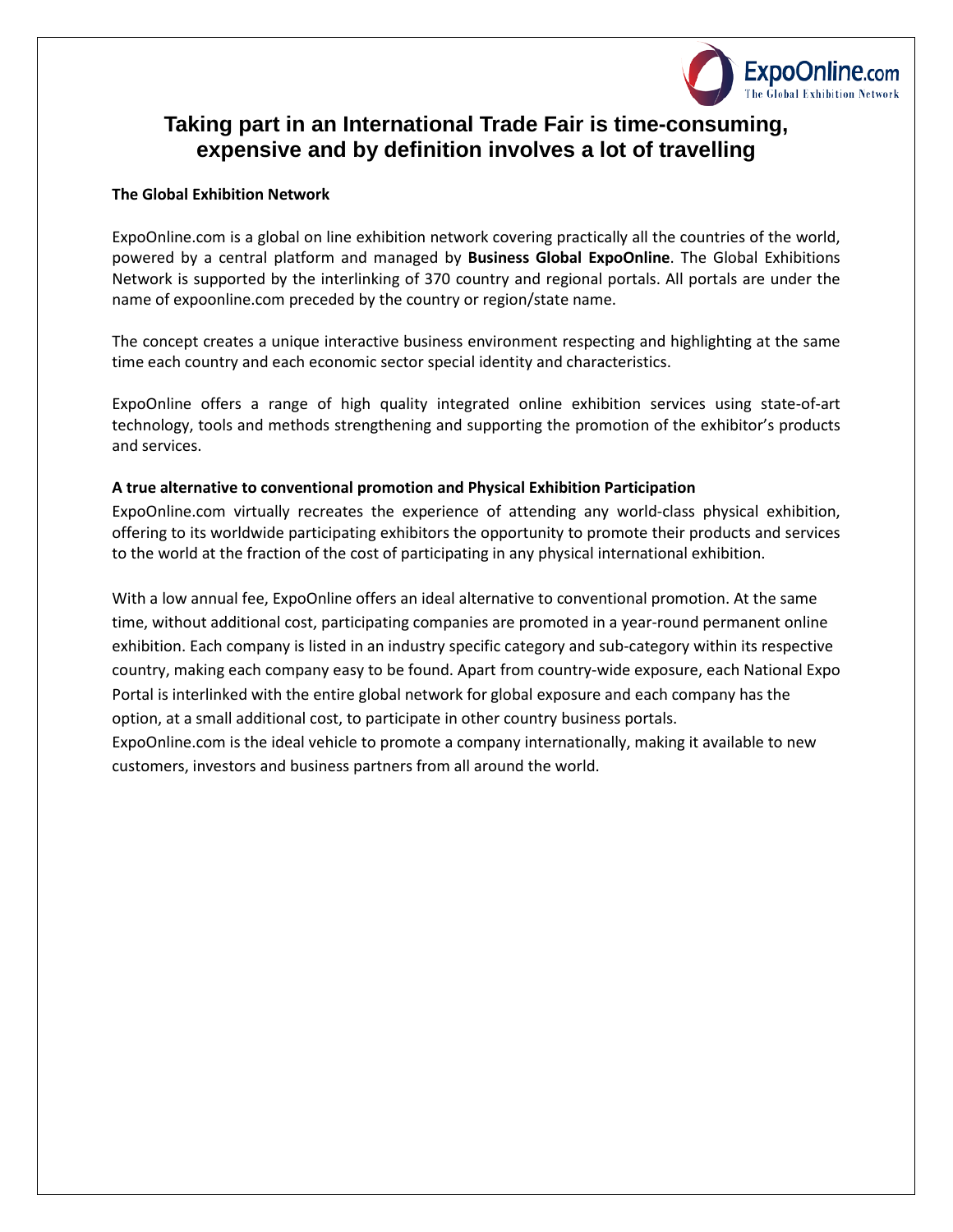

### **1.1 What ExpoOnline.com is?**

ExpoOnline is a global online exhibition network covering practically all the countries of the world, powered by a central platform and managed by **Business Global ExpoOnline**.

The uniqueness of ExpoOnline Network concept is that through a synthesis of innovation, offers essential marketing services for the entire range of businesses through online exhibitions, with emphasis on SMEs, at a fraction of the cost of participation in international physical exhibitions, with proven potential of its global development and dimension.

ExpoOnline offers a range of high quality integrated online exhibition services using state-of-art technology, tools and methods, strengthening and supporting the promotion of the exhibitor's products and services.

ExpoOnline.com virtually recreates the experience of attending any world-class physical exhibition, offering its worldwide participating exhibitors the opportunity to promote their products and services to the world at the fraction of the cost of participating in any physical international exhibition.

The uniqueness of the project, consists of an alloy of a number of unique elements as follows:

- $\triangleright$  It recreates an International Physical exhibition. Which is the base of the idea and all following elements are built around it.
- $\triangleright$  It delivers permanent, constant and for all economic sectors Global, International and regional Exhibitions. There is no other physical or digital exhibition provider doing it so.
- $\triangleright$  It interlinks all Global, International and regional Exhibitions through 300 expooline portals under the same name. There is no other physical or digital exhibition provider doing it so.
- $\triangleright$  Each country on the globe has its own digital Exhibition interlinked with all other countries in the world. There is no other such application for exhibitions.
- $\triangleright$  No other exhibition organizer/provider can offer to its clients/exhibitors such a global exposure at this cost.
- $\triangleright$  It's a Global Exhibition Network there are other online global networks, but no one delivers both integrated exhibition organization services and has International Exhibition capabilities.

### **1.2 What ExpoOnline.com does?**

Through years of experience and based on adequate research it's resulted that there is an infinitesimal number of SME's, considering their important number, that can afford to attend an International exhibition both as exhibitors or trade visitors.

ExpoOnline gives access to all companies and organizations of the world to 2 Global, 207 International and 93 regional exhibitions 24h/d, 7d/w and 365d/y free of charge for visitors and at a fraction of the cost compared to an International physical exhibition for exhibitors without any geographical or time limitation.

### **1.3 Which are ExpoOnline differentiation points?**

### Α. At Exhibitors Level

The traditional participating way of an SME in an International Exhibition requires:

- The disposal of a significant amount for rent and design of exhibition space, travel and accommodation costs, transportation costs, promotion costs etc.
- Be able to engage the management team for at least a week.

The above is almost prohibitive for the majority of SME's.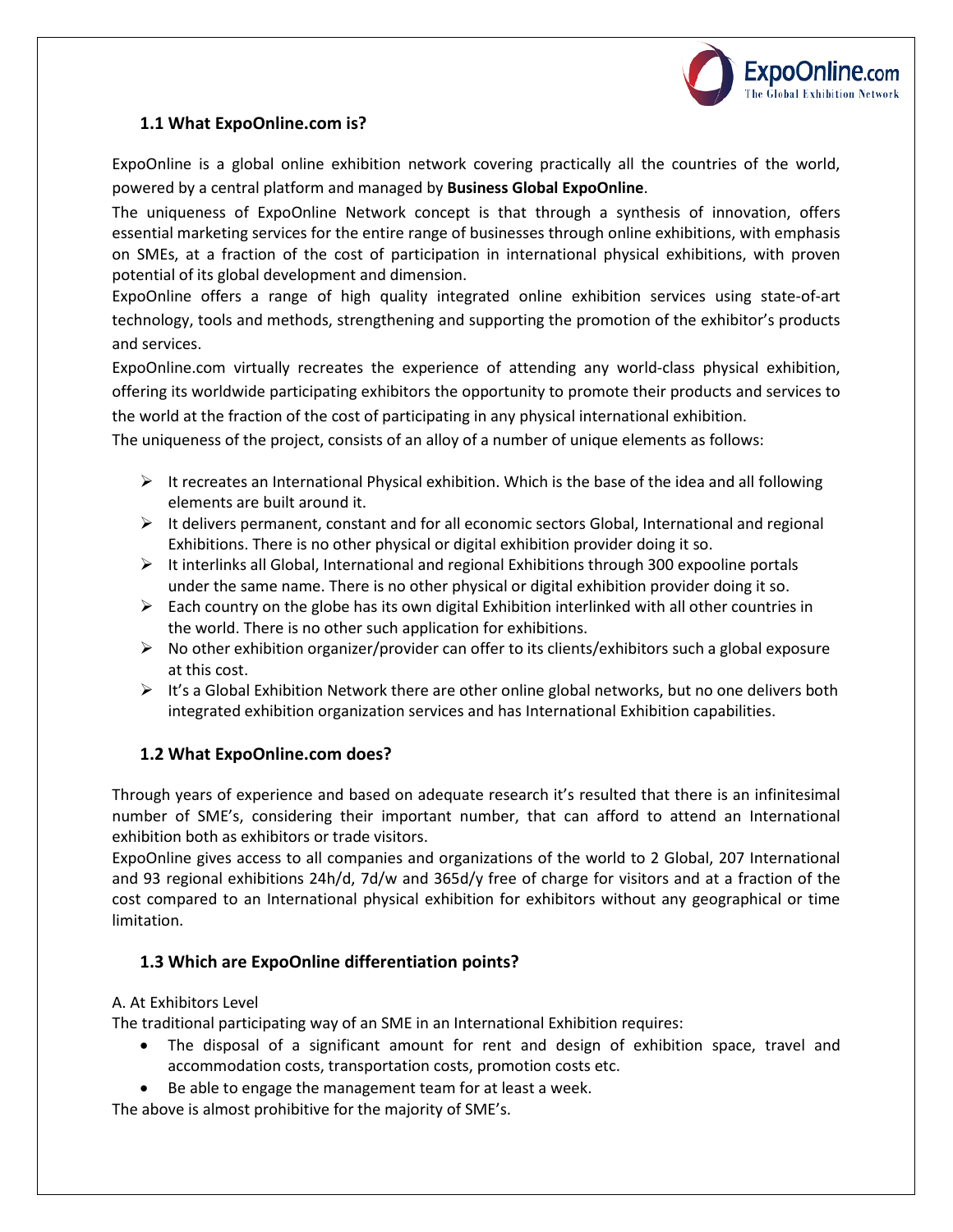

All this for 3-4 days and in order to:

- **Promote and gain awareness for the organization and its products / services**
- **Theory 1** To benefit from any potential orders or deals
- Collect information and to exchange business cards get leads

ExpoOnline offers all above except that:

The exhibitor can have a permanent international presence in all countries of the world without any traveling, without binding any of its executives and at minimal cost. Additionally, the number of visitors that can host is unlimited.

Β. At Trade and non-trade visitors' Level

For a trade visitor to attend an International Exhibition is required:

- To dispose a significant amount for travel and accommodation costs
- To be available for 3-4 days and at a specific time period
- To dispose a certain amount for his/her registration

In order to:

- **Exchange information and Business cards**
- To be informed for the new market trends
- He/she may place orders or close deals

ExpoOnline offers all above except that:

Visitor can visit all international exhibitions completely free, whenever he wants and without traveling. Additionally, visitors can visit and get to know much more companies than those can fit in a limited physical space.

### Γ. At Exhibition Organizers' Level

An Exhibition Organizer offers the following:

- An existing and limited exhibition space, including its organization and layout
- Promotion to exhibition level in order to attract exhibitors at first and visitors at second instance (this constitutes an interdependent relationship because if there is a significant number of visitors there will be a significant number of exhibitors and vice versa)

In order to:

- **Gain profit**
- **Gain awareness**
- **To be sustainable**

ExpoOnline offers all above plus:

The exhibition space is unlimited and can conduct simultaneously many international exhibitions with the possibility for much higher profit margins and competitiveness than any other organizer.

Apart from the essential points of differentiation mentioned above in relation to the key stakeholders, ExpoOnline bases its uniqueness to the additional following parameters:

- $\checkmark$  Has developed the technology for the organization of International online Exhibitions including all characteristics offered by physical exhibitions (collection of information and promotional material, exchange of business cards, conference facilities, etc.)
- $\checkmark$  Has created a unique network of 300 interconnected portals, one for each world country and one for each region of world's big countries such as USA, China and India. These interconnected portals can create an unimaginable web traffic catapulting awareness of all direct and indirect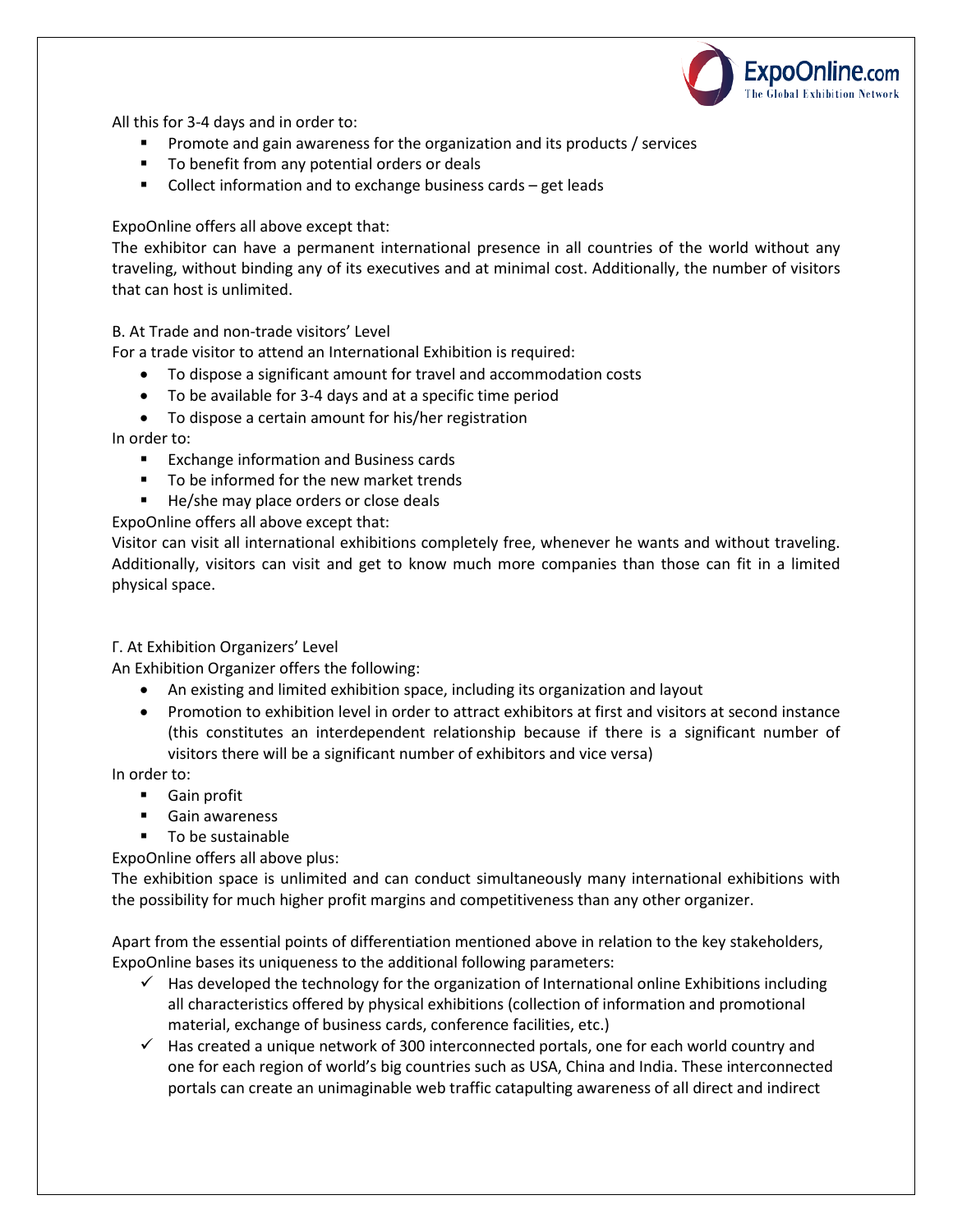

stakeholders. This is the accomplishment of ExpoOnline main target which is to be recognizable by world's business community.

- $\checkmark$  ExpoOnline is naturally a product of globalization, but what it achieves throughout the interconnection of 300 separate portals is to highlight the particular characteristics and comparative advantages of each country (and by extension, of each organization and enterprise participating in the international exhibition of the respective country) thus providing the opportunity for every country to have its own international online exhibition of global importance and impact.
- $\checkmark$  Another unique element to be underlined is that ExpoOnline managed to build the entire network under the same name and with the use of only two words which are almost impossible to today era. More specifically:
	- The main entrance for the Global Exhibitions (according to the new concept) is through [www.expoonline.com](http://www.expoonline.com/)
	- The entry for every International Exhibition is through [www.c](http://www./)ontrynameexpoonline.com [\(www.saudiarabiaexpoonline.com](http://www.saudiarabiaexpoonline.com/)  [www.usaexpoonline.com,](http://www.usaexpoonline.com/) [www.cyprusexpoonline.com,](http://www.cyprusexpoonline.com/) [www.indiaexpoonline.com,](http://www.indiaexpoonline.com/) etc.)
	- For the large countries such as USA, China and India the organization of exhibitions on regional level is through [www.regionnemee](http://www.regionneme/)xpoonline.com ( [www.newyorkexpoonline.com,](http://www.newyorkexpoonline.com/) [www.ohioexpoonline.com,](http://www.ohioexpoonline.com/) etc)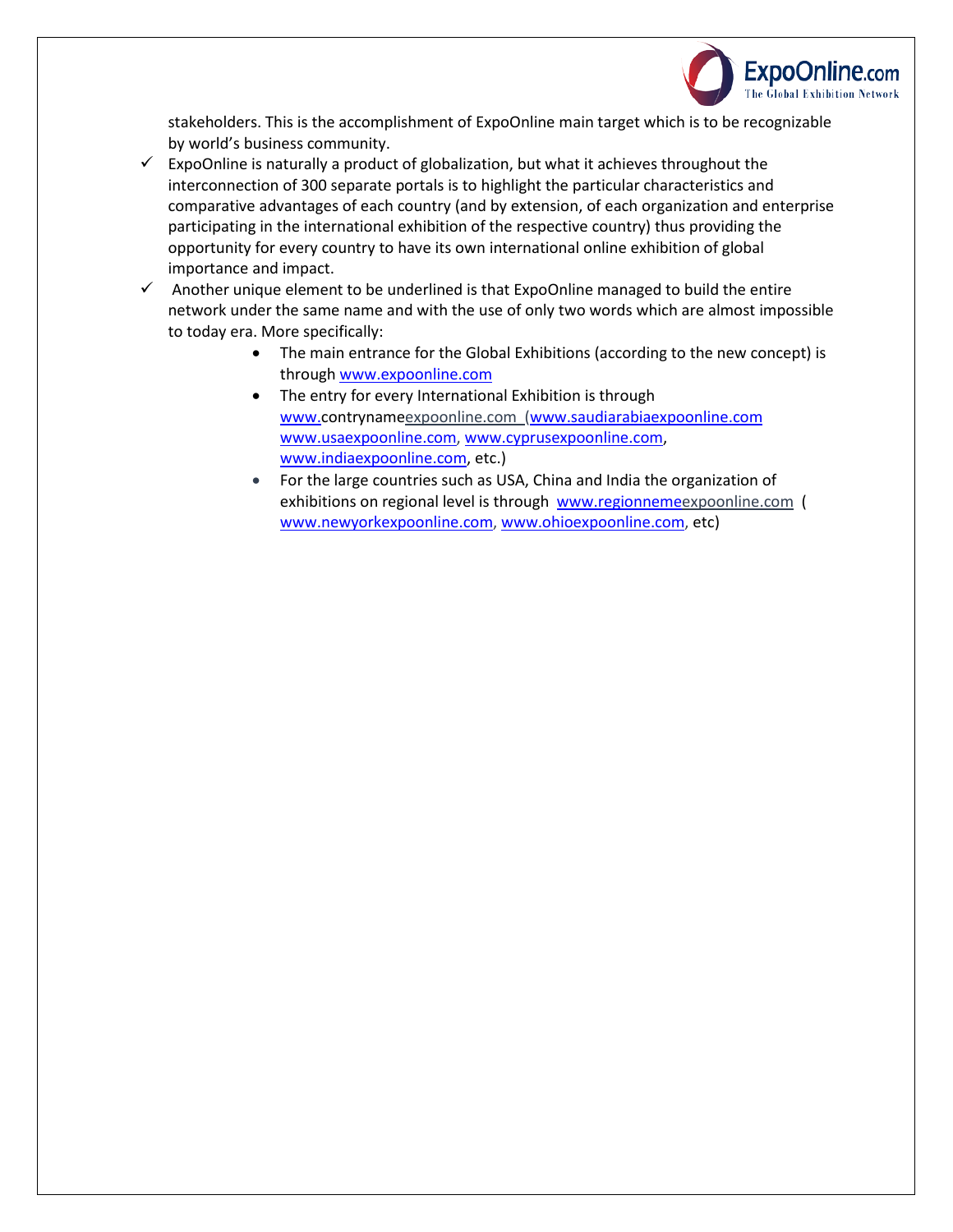

## The Expo Park

### **Global Destination Exhibitions**

- **1. Luxury Hotels**
- **2. Business Hotels**
- **3. Resort Hotels**
- **4. City Hotels**
- **5. Holiday Hotels**
- **6. Spa & Wellness Hotels**
- **7. Boutique Hotels**
- **8. Bed & Breakfast Hotels**
- **9. Apartment Hotels**
- **10. Other Accommodation Types**
- **11. Tour Operators & Travel Agents**
- **12. Transportation**
- **13. Thematic Tourism**
- **14. Organizations & Associations**
- **15. VIP & Business Services**
- **16. Tourist related Investments**
- **17. Special Tourist Attractions**



- **1. Agriculture & Aquaculture**
- **2. Textiles**
- **3. Automotive**
- **4. Business Services**
- **5. IT and computers**
- **6. Construction**
- **7. Electronics**
- **8. Energy**
- **9. Food & beverage**
- **10. Apparel & Footwear**
- **11. Furniture**
- **12. Arts & Crafts**
- **13. Health & Beauty**
- **14. Industrial equipment & Machinery**
- **15. Medical**
- **16. Home & Garden**
- **17. Sports & Entertainment**
- **18. Office equipment & Supplies**
- **19. Hardware & Tools**
- **20. Toys**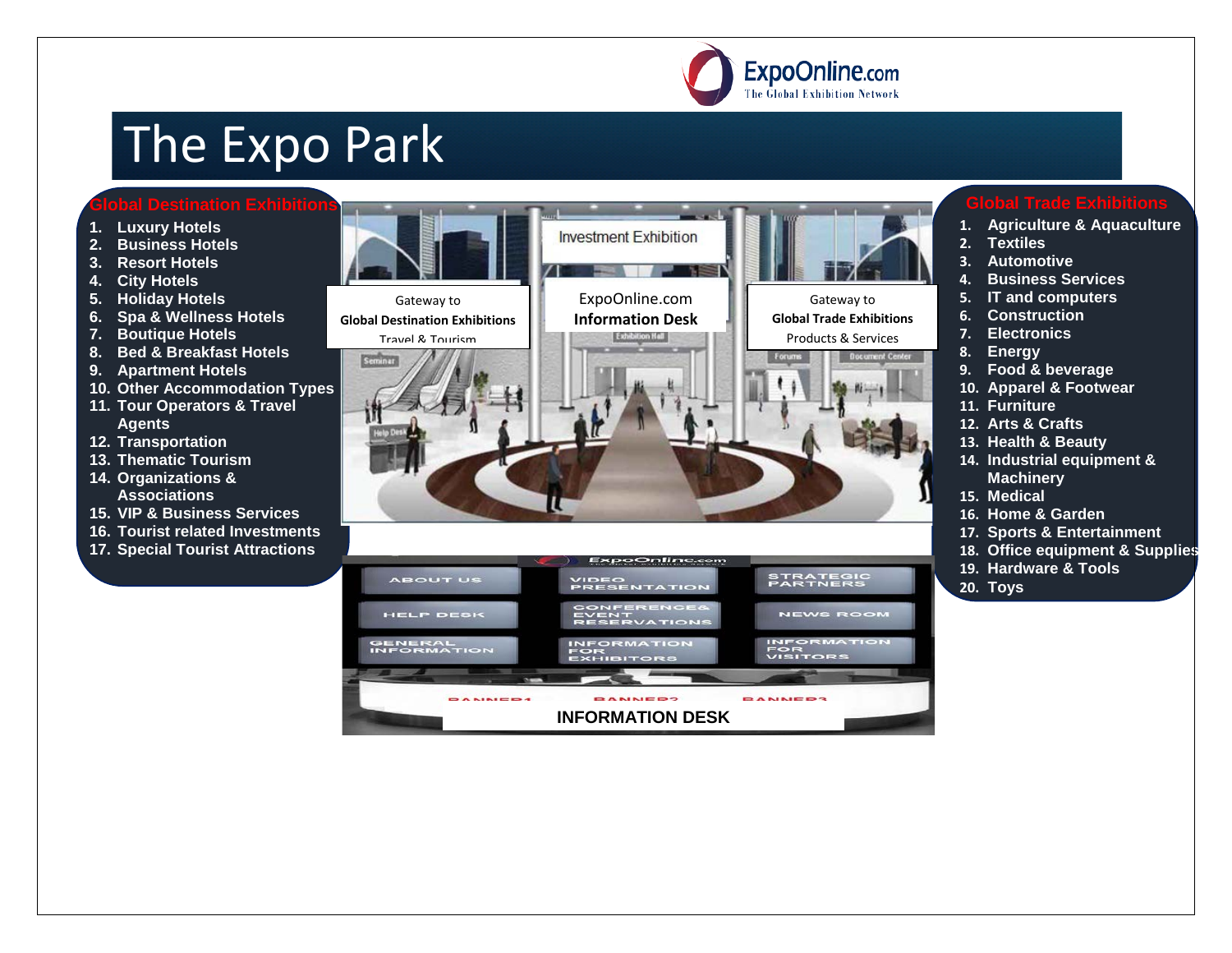

The Expo Park is the central entrance to each category exhibition hall. Each country has its own Expo Park as presented above.

The ExpoOnline Expo Park hosts the 2 Global Exhibitions of Destination and Trade for companies and organizations with global presence or for the ones opting global exposure. The same is applied for each expoonline country portal Expo Park hosting International Exhibitions of Trade and Destination.

On each Expo Park there is an Information Desk where valuable information and services are provided as following:

- Country short/basic profile information (trade, tourism, investments, etc.)
- Country's video gallery
- Global and country's strategic partners with ExpoOnline
- Interactive help desk: Responding to any question or query might arise to any exhibitor.
- Conference and event organization online service: Exhibitors can reserve a virtual room and organize an online live private presentation, conference, event etc. (e.g. for their new products or services, on their Social Responsibility Actions, etc.). Exhibitor can choose the capacity of the room that he/she needs to reserve, the duration and optional promotional/advertising actions that ExpoOnline propose.
- Interactive news room: Every day exhibition's news will be posted such as conferences, events, new venues, media revues, corporate news, etc. A blog is included where visitors and exhibitors could express their opinion both on news, their overall perception about the ExpoOnline.com and of course develop debates between them.
- Social Media Panel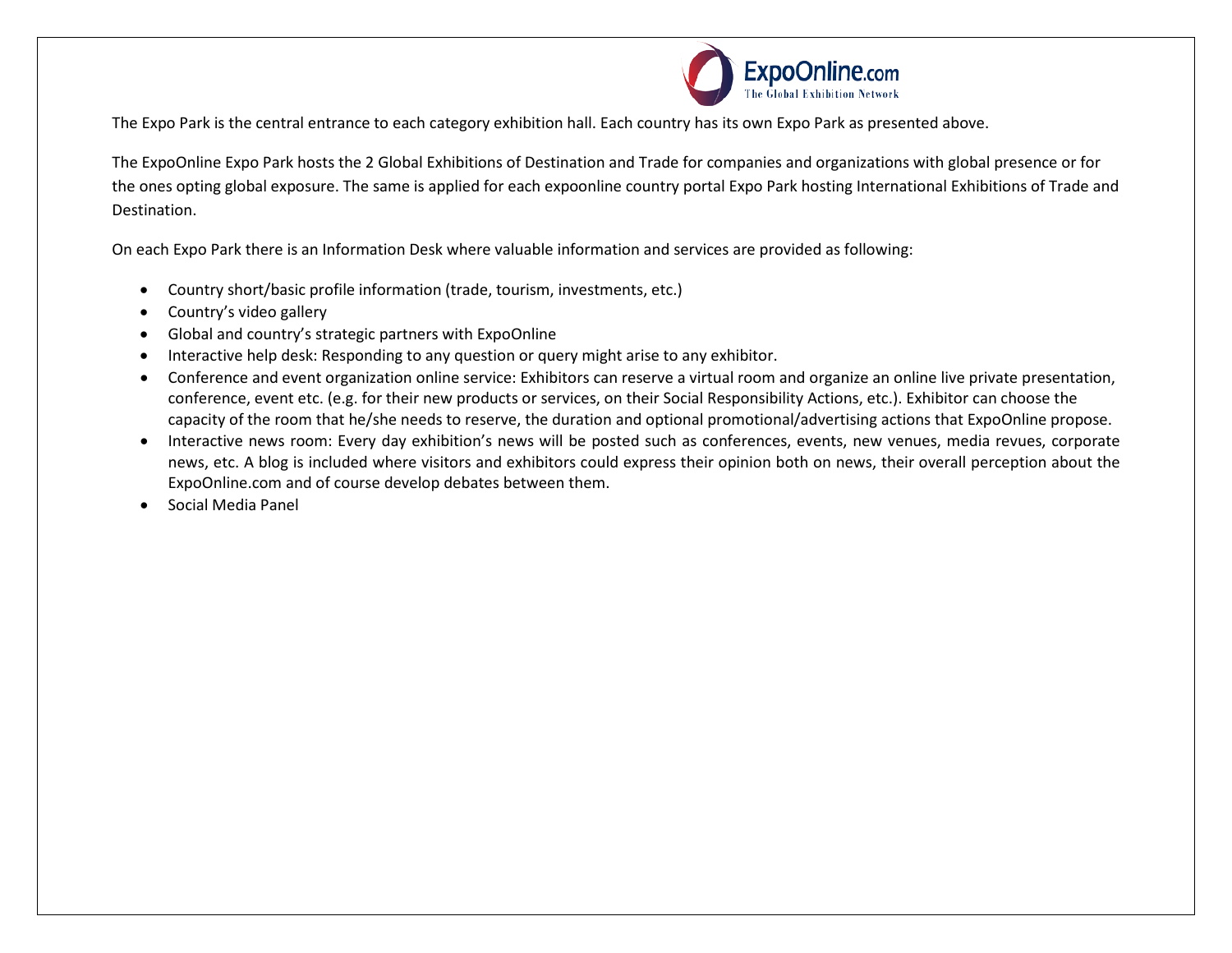

# **The Pavilion**

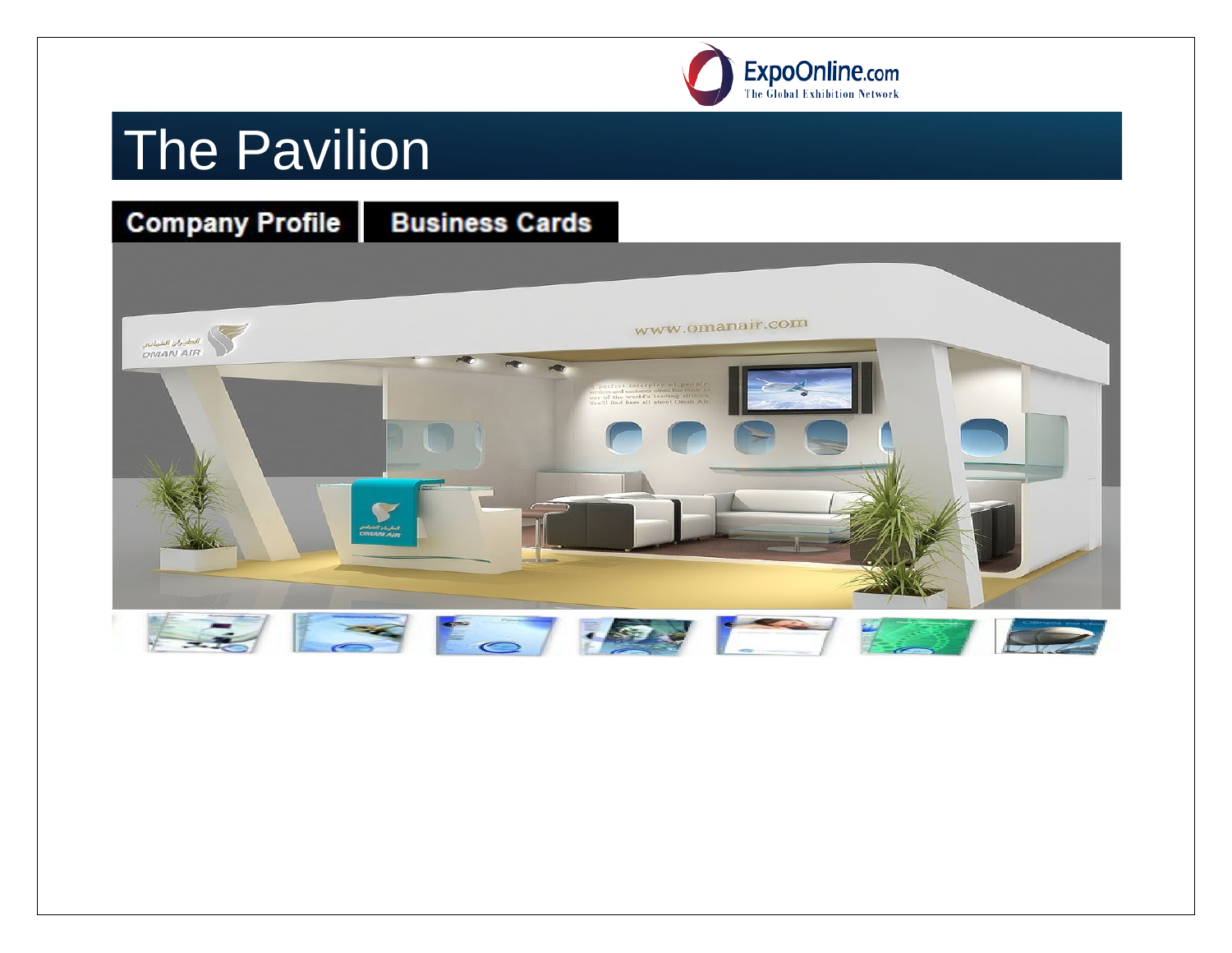

Exhibitor can choose from a variety of different designs and color schemes of pavilions. All pavilions are interactive and offer series of promotional tools:

- Dedicated spaces for company's logo, photos, etc.
- Link to company's website (generating extra worldwide web traffic to company's website).
- A video screen in order to present the company, advertisements or any other material in form of video.
- A stand in order to place its brochures and other promotional material available to registered visitors in downloadable form
- Business card exchange service, open only to registered visitors, with till 5 available contact details business cards
- A carousel in order to place products and/or services enlarged on pop-up window
- A dedicated space to place company profile

Additionally the exhibitor has his/her own account where he can make any change he/she can proceed to any change he/she wishes at any time (add new products, change video, etc.). More over through his/her account can also get statics on number of visits, time that visitors spend in his/her pavilion etc.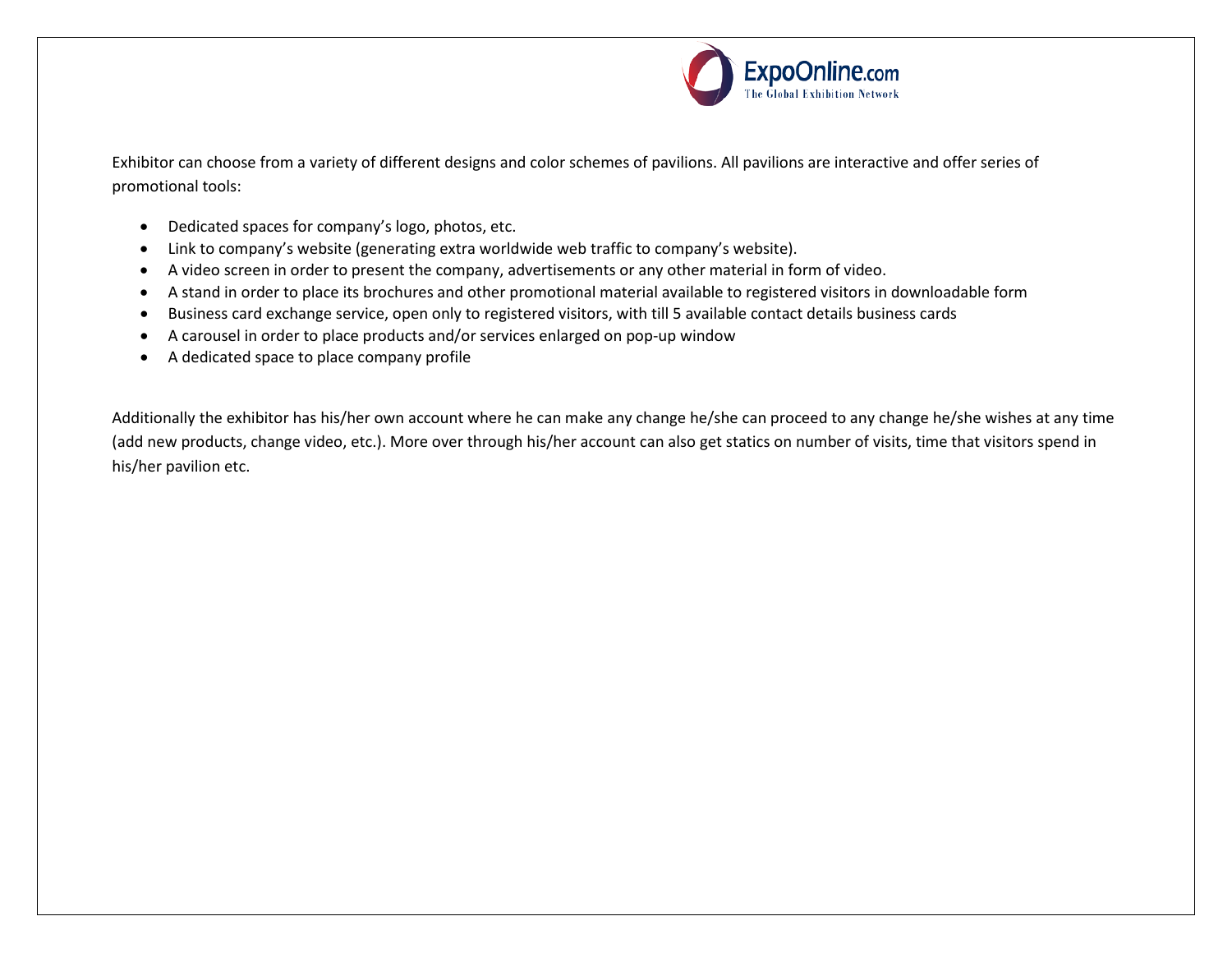

### The Benefits

### **For Exhibitor:**

- Worldwide Exposure
- Participate in an International exhibition open all year round
- Incomparably low cost
- Possibility to target new market participating to any country International exhibition
- Unlimited number of visitors
- Interact with your visitors at no cost
- No time or geographical limits
- Easy to be found within your business sector
- Healthy competitive environment since all exhibitors disposing the same tools, spaces etc.
- No commission or hide expenses
- Safe and secure environment
- Access to the pavilion from all internet devices
- No need to be at a certain place a certain time
- No need to inform your clients by massive mails or sms or other type of campaigns about anything new happening in your company just place it on your pavilion and use its tools to inform everybody via social media, news room, conference reservation etc.



### **For Visitor:**

- Visit International Exhibitions in any country in the world completely free of cost
- Get global view and aspect of your business sector suppliers and vendors
- Collect valuable information and material
- Develop independently Business Relationships
- Exchange business cards
- Do international market research
- Learn and adopt new good practices
- Learn about new things happening in the market of your sector
- Interact directly with the company of your interest without the interference of any internet service provider
- Organize visits at your pace from your place of preference and for any device having access to the internet
- Express your opinion about your business environment through social media and news room
- Be part of the most important business network